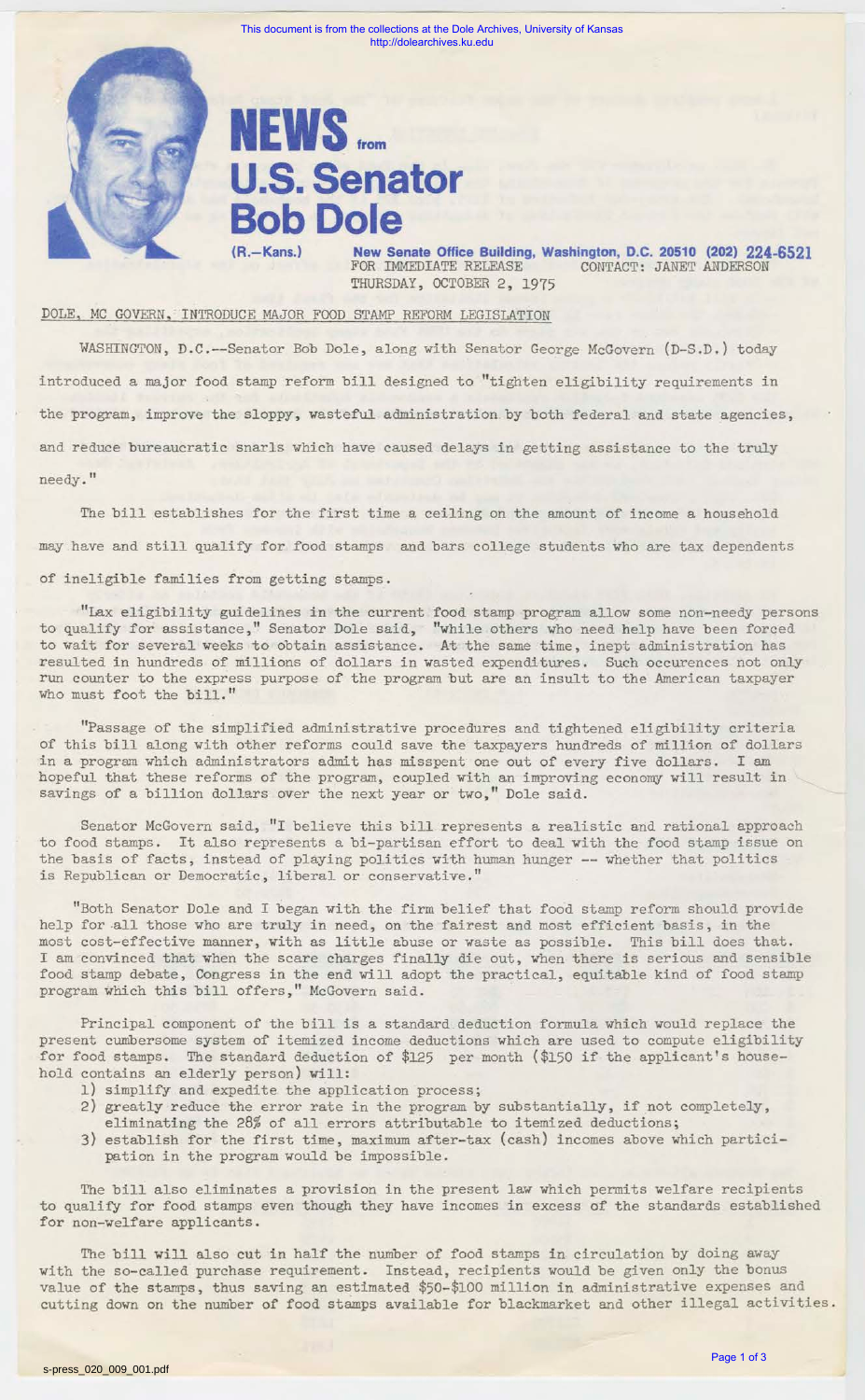A more complete summary of the major features of "The Food Stamp Reform Act of 1975" follows:

## STANDARD DEDUCTION

The bill establishes for the first time in the food stamp program a standard deduction formula for the purposes of determining the eligibility and coupon allotments of applicant households. The after-tax deduction of \$125, plus \$25 if the household has an elderly person, will replace the current itemization of deductions employed in determining an applicant 's net income.

The use of a standard deduction will have a substantial effect on the administration of the food stamp program:

--It will establish a gross income limitation for the first time

--Reduce the error rate by 28.8%

--Eliminate two of the six pages in the USDA food stamp application, expediting the

certification process

--Greatly reduce the lengthy calculations that are now required of food stamp caseworkers.

The \$125 standard deduction represents a reasonable substitute for the current itemization of hardship allowances based on the best estimates of the aeductions now being claimed.

Mandatory tax withholdings and disaster or casualty losses are deducted in addition to the standard deduction, as was suggested by the Department of Agriculture. Assistant Secretary Feltner testified before the Nutrition Committee on July 31st that:

Even with a standard deduction it may be desirable also to allow deductions for mandatory tax withholdings and disaster losses. This would assure equity and retain work incentives between households with incomes from public assistance which is not taxed and those with earned income that is taxed.

In addition, this \$125 standard deduction (\$150 if the household contains an elderly person) is modified on a regional, and metropolitan, non-metropolitan basis to reflect variations in the cost of housing and utilities in the different areas of the United States. Th following table illustrates the affect of applying the Bureau of Labor Statistics housing index to the standard \$125 deduction:

| REGION                                | BLS INDEX(%)           | STANDARD DEDUCTION |
|---------------------------------------|------------------------|--------------------|
| NORTHEAST                             |                        |                    |
| Metropolitan                          | 106                    | \$132.50           |
| Non-metropolitan                      | 96                     | \$120.00           |
| NORTH CENTRAL<br>$2.74 - 1.7$         |                        |                    |
| Metropolitan                          | 97<br><b>CATARY</b>    | \$121.25           |
| Non-metropolitan                      | 100                    | \$125.00           |
| SOUTH                                 |                        |                    |
| Metropolitan<br>an address to the way | 94                     | \$117.50           |
| Non-metropolitan                      | 78<br><b>MARK TEMP</b> | \$97.50            |
| WEST                                  |                        |                    |
| Metropolitan                          | 113                    | \$141.25           |
| Non-metropolitan                      | 98                     | \$122.50           |
|                                       |                        |                    |

The-benefit levels under this standard deduction are as follows:

| MONTHIY | TNCOME. | PERSON              | 2 PERSONS        | 4 PERSONS        | 8 PERSONS |
|---------|---------|---------------------|------------------|------------------|-----------|
| S<br>보  | $\circ$ | \$48.00             | \$90.00          | \$162.00         | \$278.00  |
|         | 100     | \$48.00             | \$90.00          | \$162.00         | \$278.00  |
|         | 200     | \$25.50             | \$67.50          | \$139.50         | \$255.50  |
|         | 300     | \$10.00             | \$37.50          | \$109.50         | \$255.50  |
|         | 400     | <b>SHOP HOME</b>    | \$10.00          | \$79.50          | \$195.50  |
|         | 500     | --                  | $-1$             | \$49.50          | \$165.50  |
|         | 600     |                     | $---$            | \$19.50          | \$135.50  |
|         | 700     | same dates          | --               | server.          | \$105.50  |
|         | 800     | <b>MARK SHOPS</b>   | <b>SPIN SHOW</b> | <b>MARCHINE</b>  | \$75.50   |
|         | 900     | <b>MOVE JAVAS</b>   | --               | and men.         | \$45.50   |
| \$1,000 |         | <b>Mary America</b> | --               | <b>BRID 1984</b> | \$15.50   |

The maximum allowable cash (after tax) income based on household size is as follows:

| FAMILY SIZE | MAXIMUM INCOME | POVERTY LINE |
|-------------|----------------|--------------|
|             | \$4080         | 152%         |
|             | \$5100         | 148%         |
|             | \$6420         | 152%         |
|             | \$7776         | 144%         |
|             | \$8976         | 141%         |
|             | \$10176        | 142%         |
|             | \$11292        | 127%         |
|             | \$12420        | 139%         |